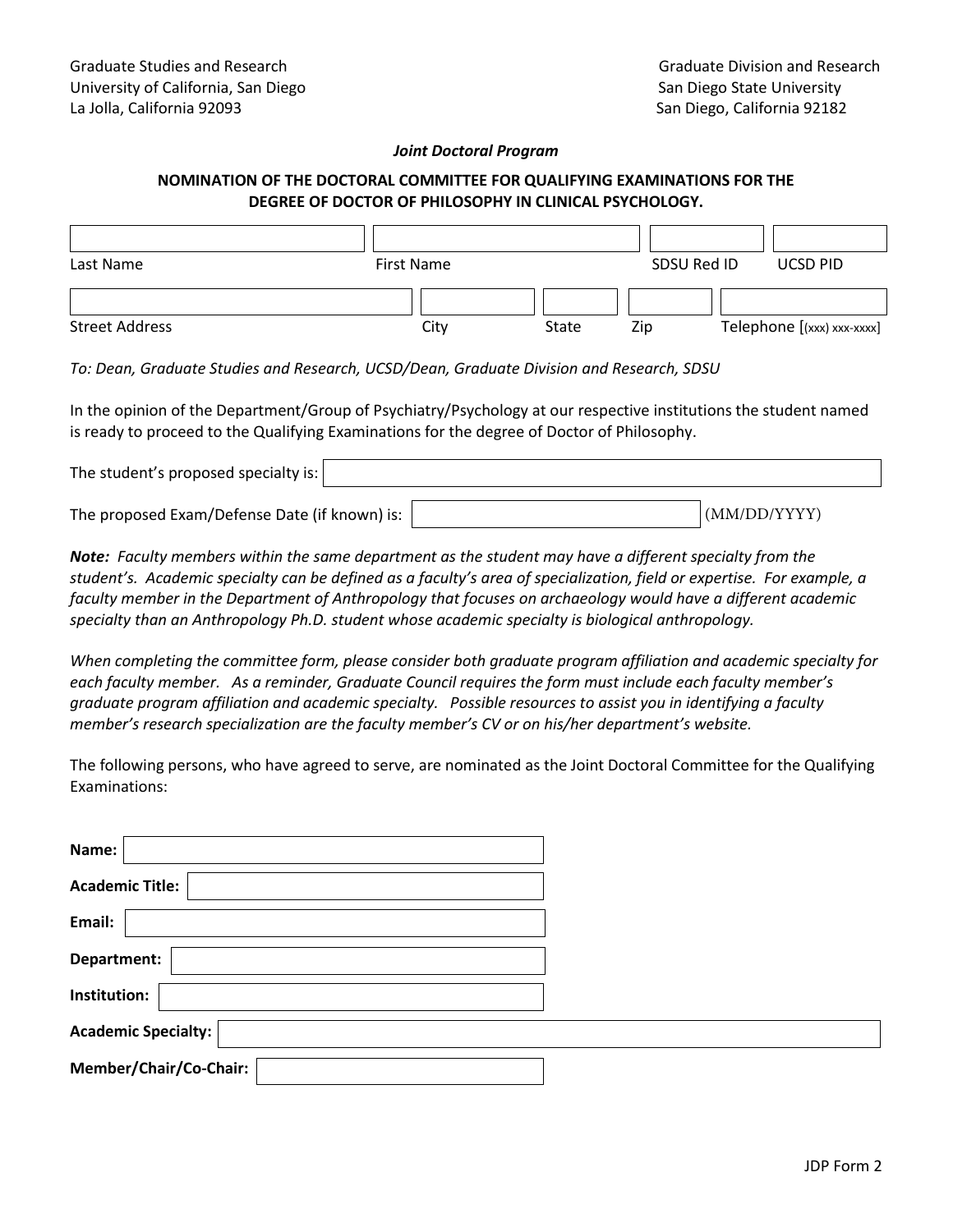Graduate Studies and Research Graduate Division and Research Graduate Division and Research Graduate Division and Research University University of California, San Diego<br>La Jolla, California 92093

| Name:                      |  |
|----------------------------|--|
| <b>Academic Title:</b>     |  |
| Email:                     |  |
| Department:                |  |
| Institution:               |  |
| <b>Academic Specialty:</b> |  |
| Member/Chair/Co-Chair:     |  |
|                            |  |
| Name:                      |  |
| <b>Academic Title:</b>     |  |
| Email:                     |  |
| Department:                |  |
| Institution:               |  |
| <b>Academic Specialty:</b> |  |
| Member/Chair/Co-Chair:     |  |
|                            |  |
| Name:                      |  |
| <b>Academic Title:</b>     |  |
| Email:                     |  |
| Department:                |  |
| Institution:               |  |
| <b>Academic Specialty:</b> |  |
| Member/Chair/Co-Chair:     |  |